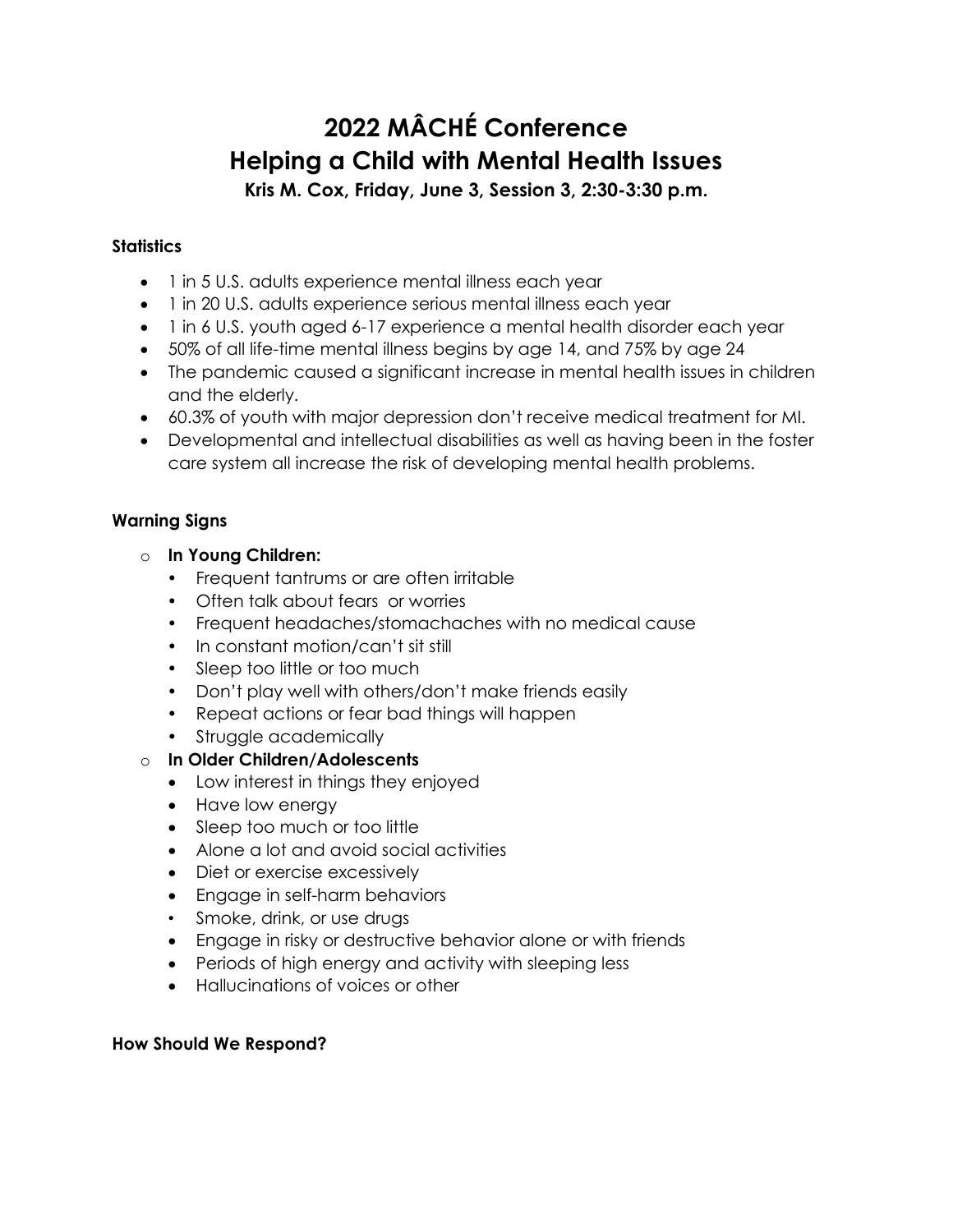**Ways to Support a Child or Loved One with Mental Health Issues**

**Good Mental Health Practices**

**Caregivers**

#### **Resources**

#### • **For psychological testing in Twin Cities (not an exhaustive list)**

- o Clinical and Developmental Services www.clinicalanddevelopmentalservices.com
- o Fraser Center help with autism, mental health, and special needs www.fraser.org
- o Psychology Consultation Specialists, Plymouth, MN www.pcsmn.com
- o Developmental Diagnostics, St. Joseph, MN, Dr. Holly Clausen
- o University of MN Neuropsychology dept.
- o Dr. Jonathan Miller, neuropsychologist, pedneuropsych.com

## • **Mental Health organizations, services, and helpful websites (not an exhaustive list)**

- o **nami.org** -National Alliance on Mental Illness offers classes, support groups for caregivers, and much more, MN chapter - namimn.org
- o **[www.mentalhealthfirstaid.org](http://www.mentalhealthfirstaid.org/) –** a course to help you understand mental illness
- o **mentalhealthmn.org -** Mental Health MN has an assessment to determine treatment is needed
- o **nimh.nih.gov –** National Institute of Mental Health
- o **[onechangegroup.org](https://onechangegroup.org/)** One Change Group offers counseling services at a discounted rate for those who can't afford it.